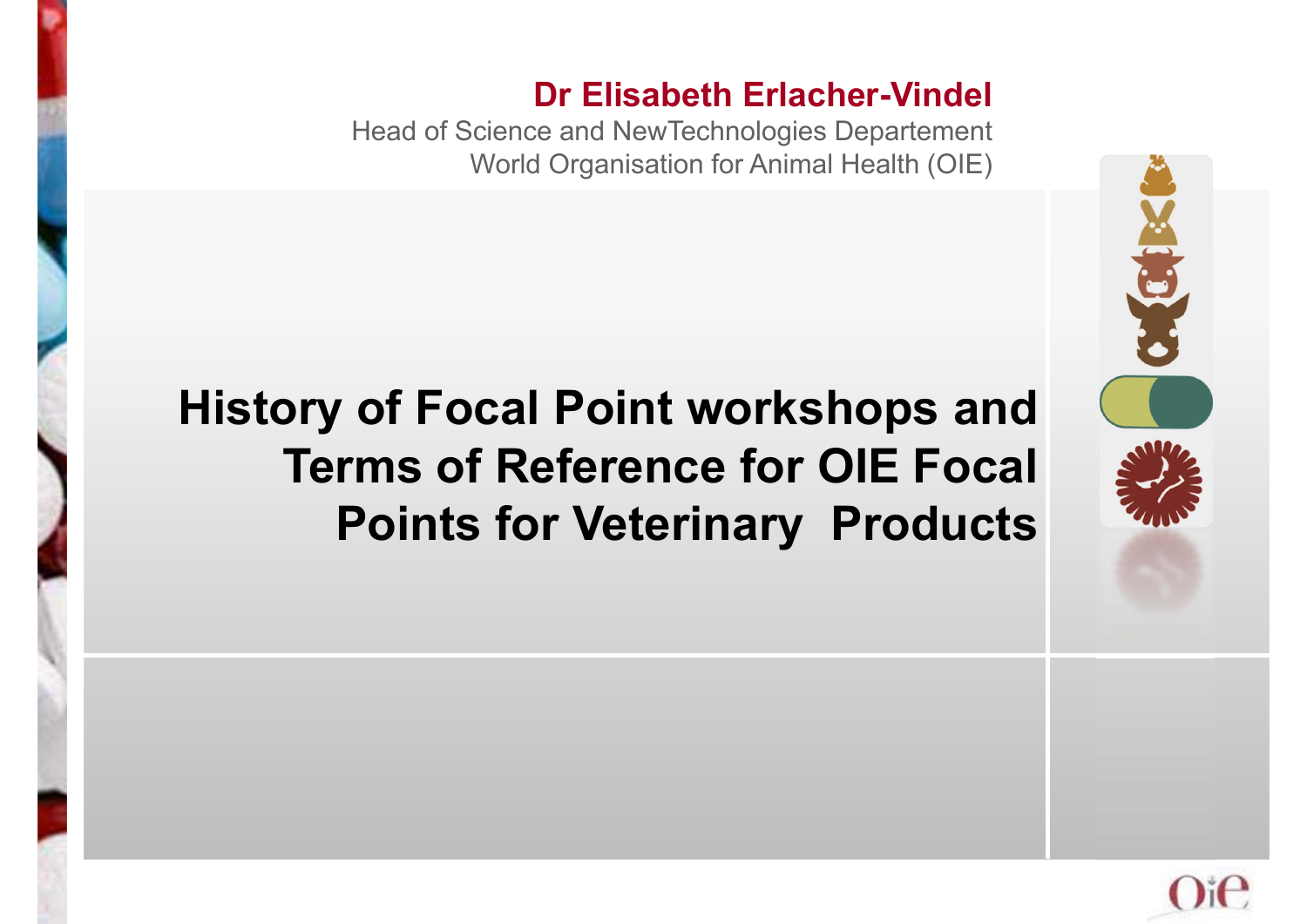### **Introduction**

- **The OIE has a global programme of capacity** building for OIE Delegates and OIE National Focal Points.
- **One of the objectives is to provide good** governance concepts to the main actors of National Veterinary Services.
- **Among the elements of governance, the OIE** grants great importance to **the good management of veterinary products, from both animal and public health points of view**.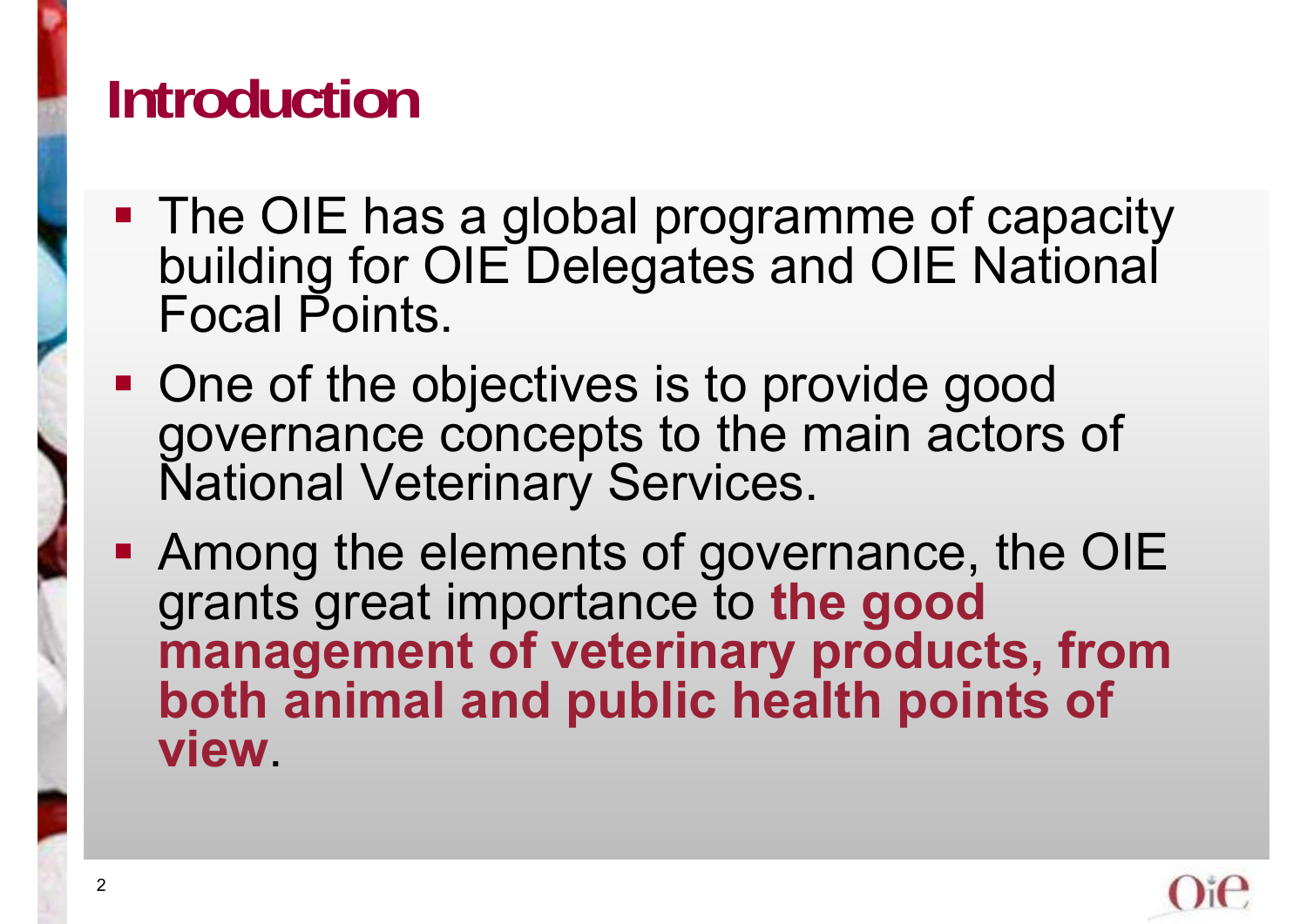## **The Delegate**

#### *National Representative for the OIE*



- • Responsible for negotiating international veterinary standards
- • Notification to the OIE of the national animal disease situation
- • National representative for international disease status

#### **Appointed by the national government**

*(most frequently, the country's Chief Veterinary Officer)*

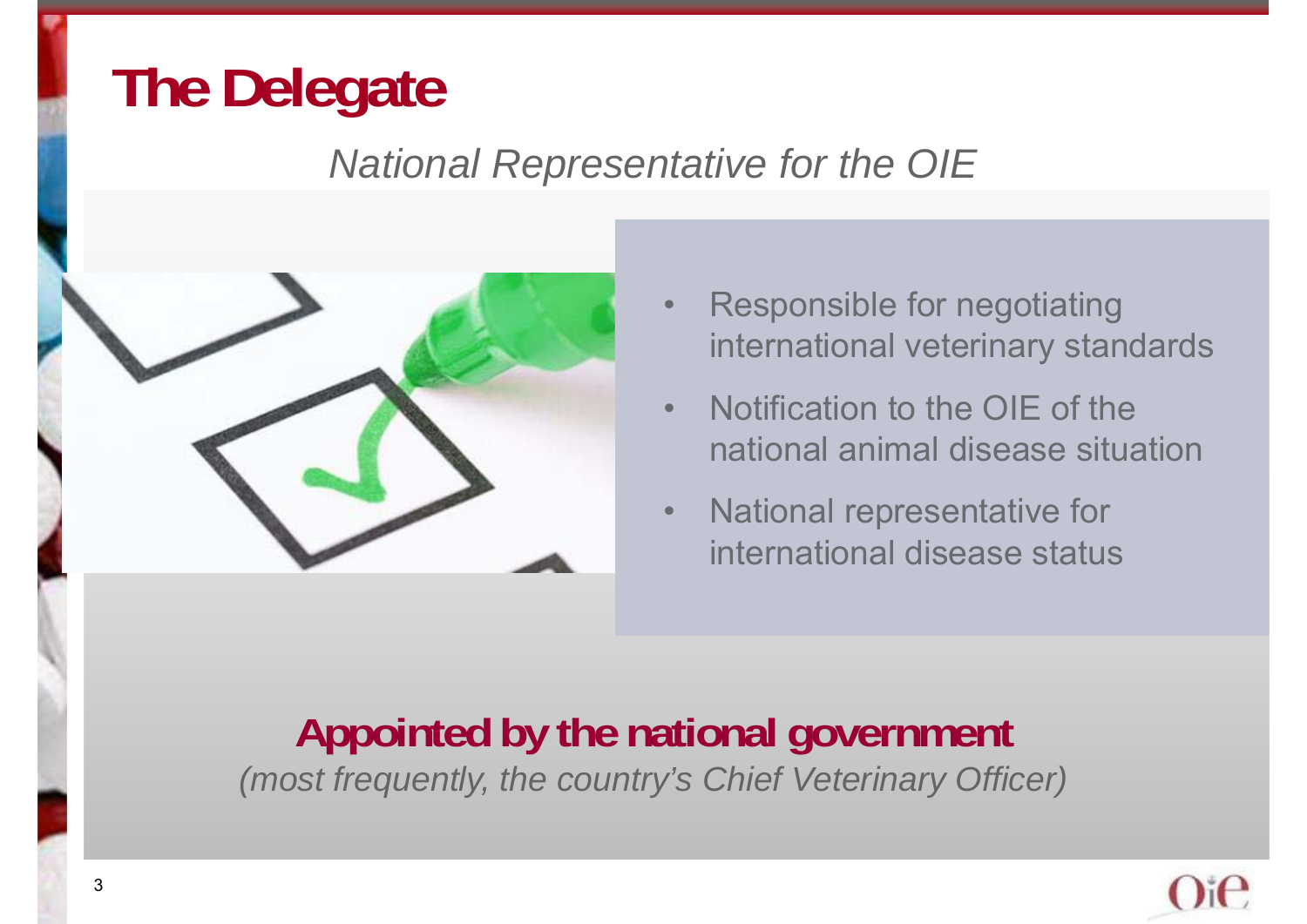# **History of Focal Points**

During the 76th General Session in May 2008, the World Assembly of Delegates has:

- T re-iterated the importance of the Focal Point for information on animal diseases
- Τ requested to nominate Focal Points on other subjects

**The appointment of Focal Points to the OIE should be only done by the National Delegate.**

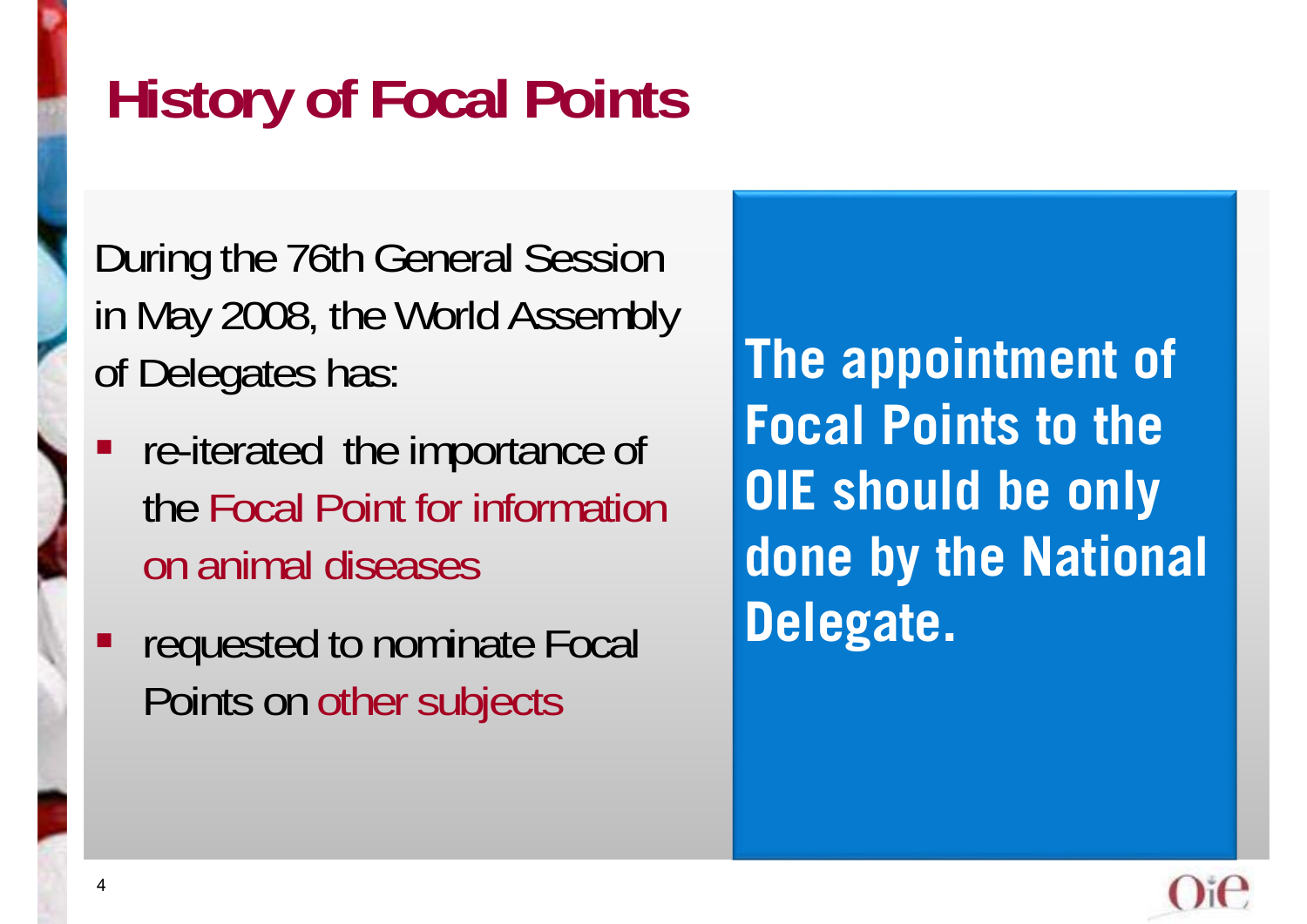#### **National Focal Points**

#### *8 areas of expertise*

| <b>Aquatic animals</b>             | <b>Communication</b>                 |
|------------------------------------|--------------------------------------|
| <b>Wildlife</b>                    | <b>Animal welfare</b>                |
| <b>Animal disease notification</b> | <b>Animal production food safety</b> |
| <b>Veterinary products-AMR</b>     | <b>Veterinary Laboratories</b>       |
| <b>Appointed by the Delegate</b>   |                                      |

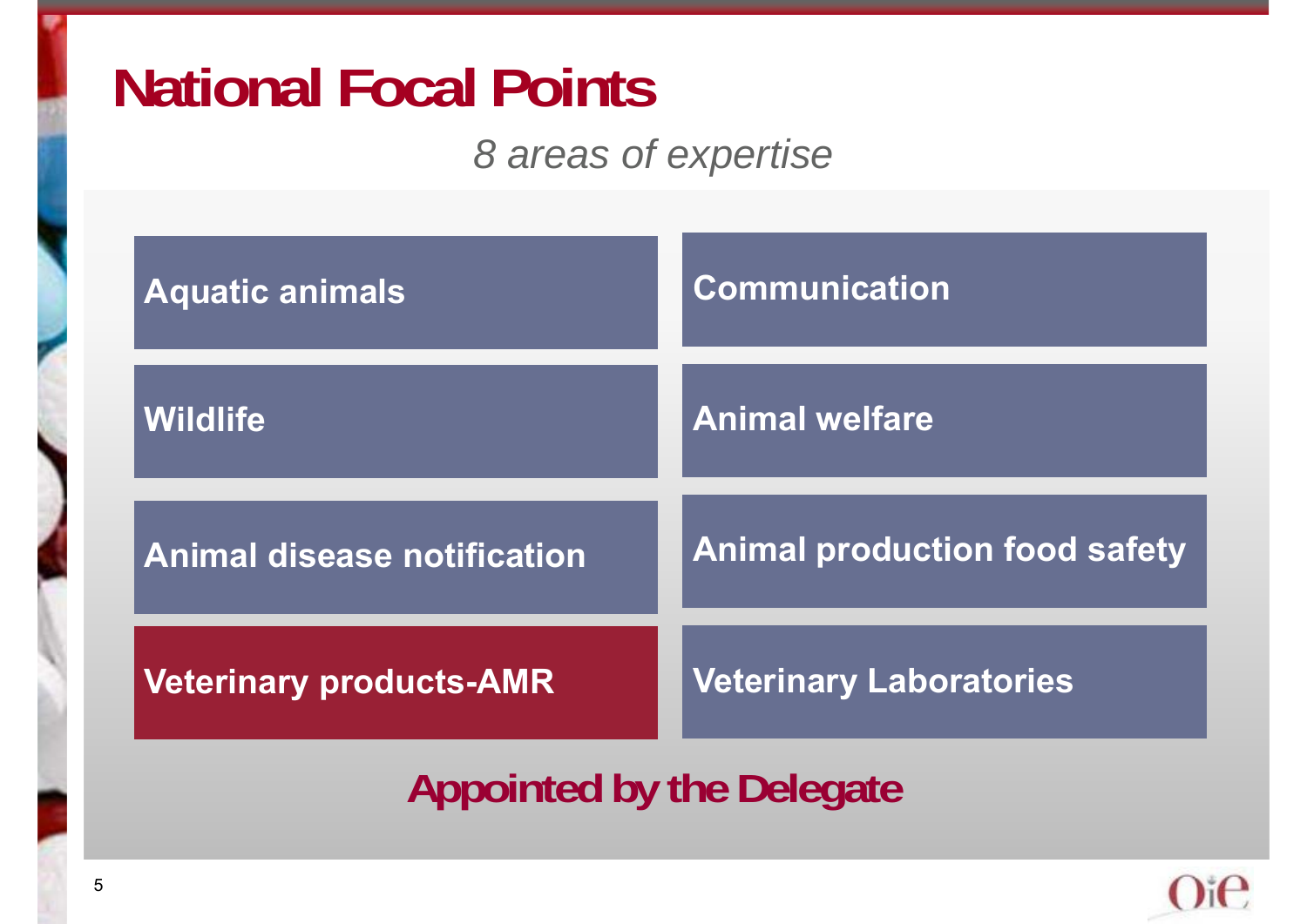### **Focal Points**

- **Veterinary products** 
	- include diagnostics, vaccines and veterinary drugs
	- are key elements that enable detection, prevention and control of animal diseases
	- **Antimicrobial resistance is currently the main focus**

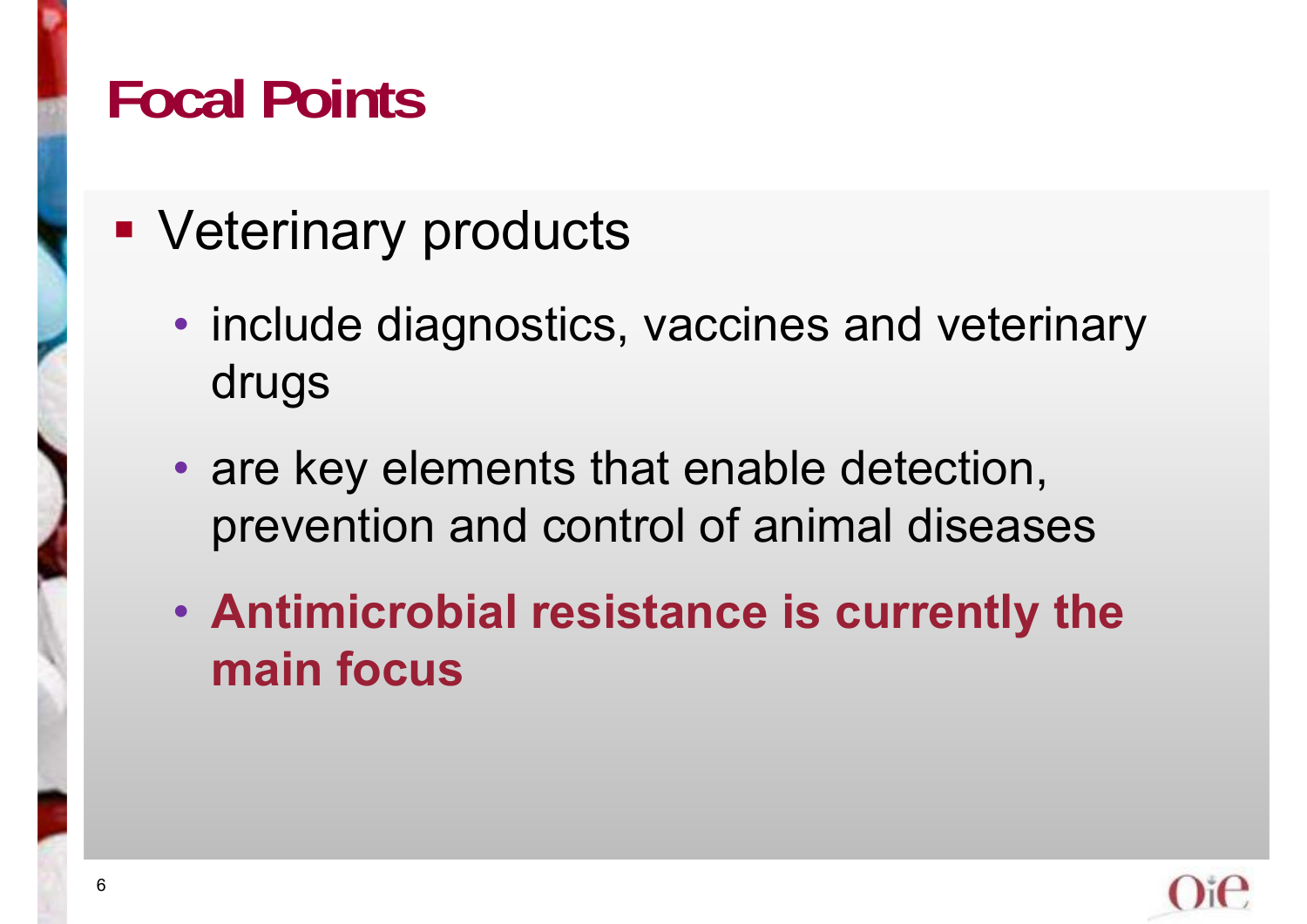# **Focal Point Seminars (regular WHO participation)**

 **OIE Conference on Veterinary Medicinal Products in AfricaDakar (Senegal), 25–27 March 2008**





 $\blacksquare$  **OIE Conference on Veterinary Medicinal Products in the Middle East Damascus (Syria), 2–4 December 2009**

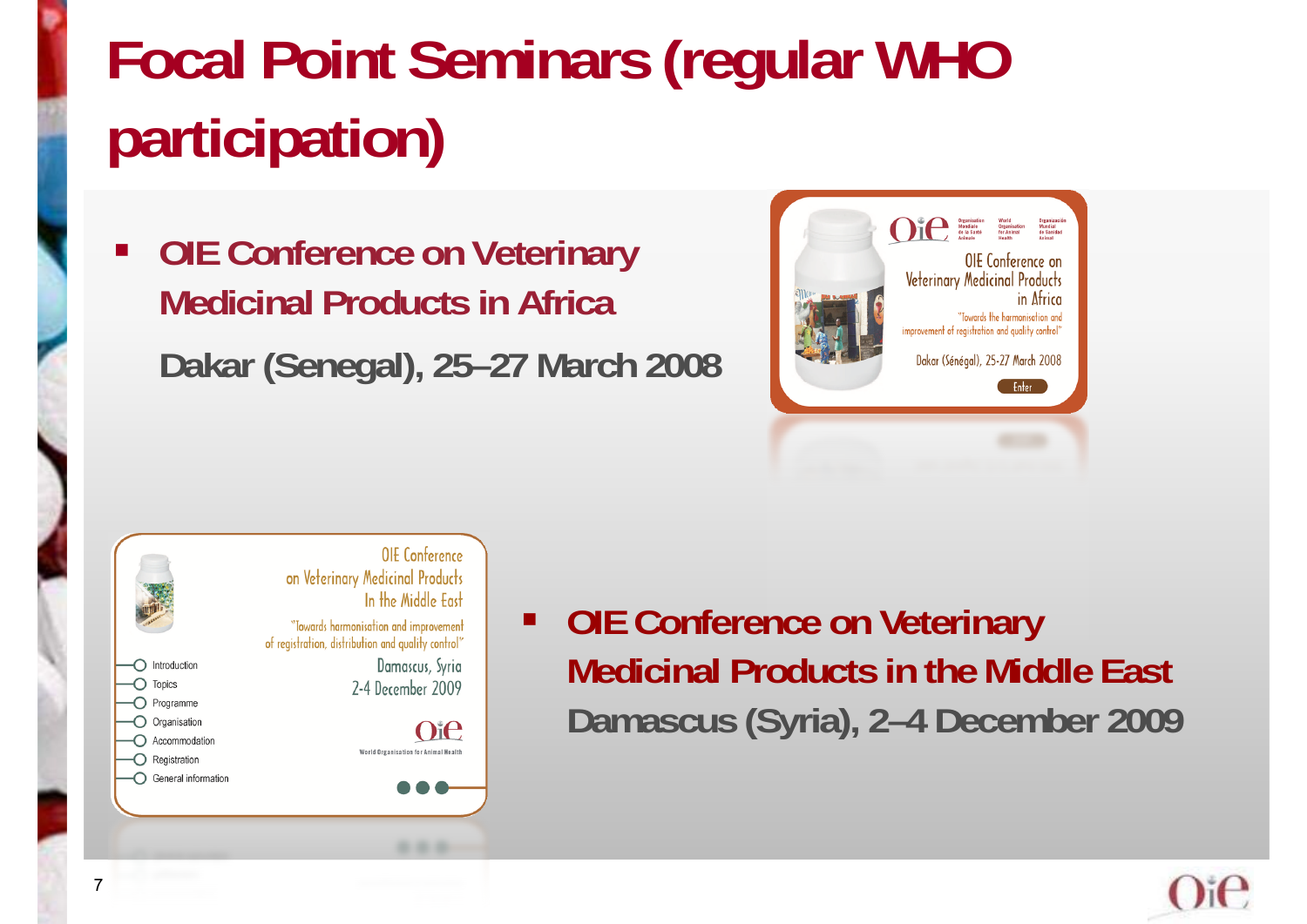# **History of Focal Point Seminars: First cycle**

- **Training workshops (first cycle)** for OIE National Focal Points for Veterinary Products have been organised:
	- + Europe, (Serbia), July 2010 Americas, (Colombia), September 2010 + Africa, (South Africa), November 2010 + Asia (Cambodia), June 2011

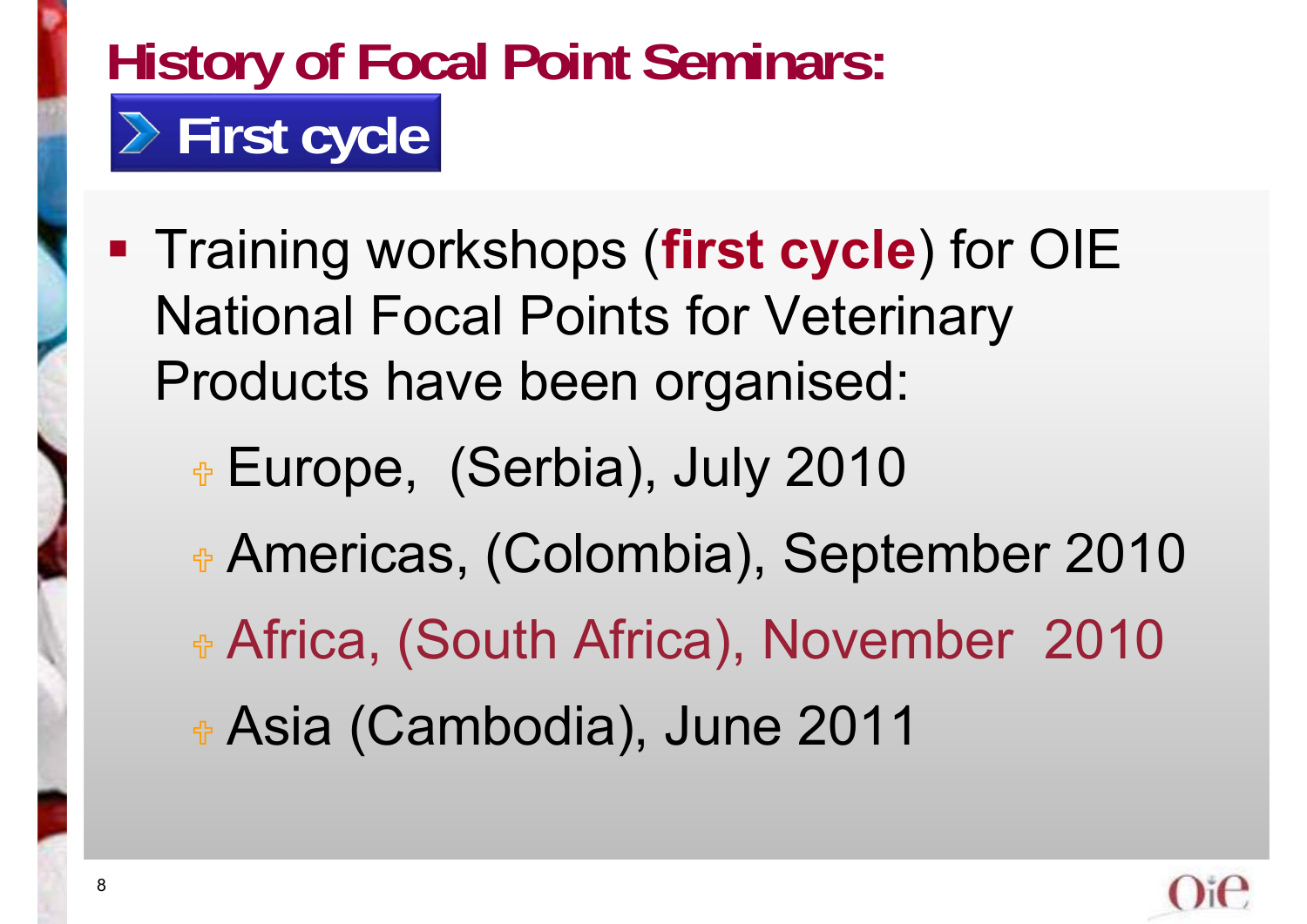# **First cycle**

#### The first cycle training provided basic knowledge

- •• on the mandate and activities of the OIE;
- $\bullet$ • on the rights and responsibilities of the OIE Delegates and their Focal Points;
- $\bullet$ • on the Terms of Reference of Focal Points; and also addressed the needs and expectations of Focal Points on Veterinary Products.

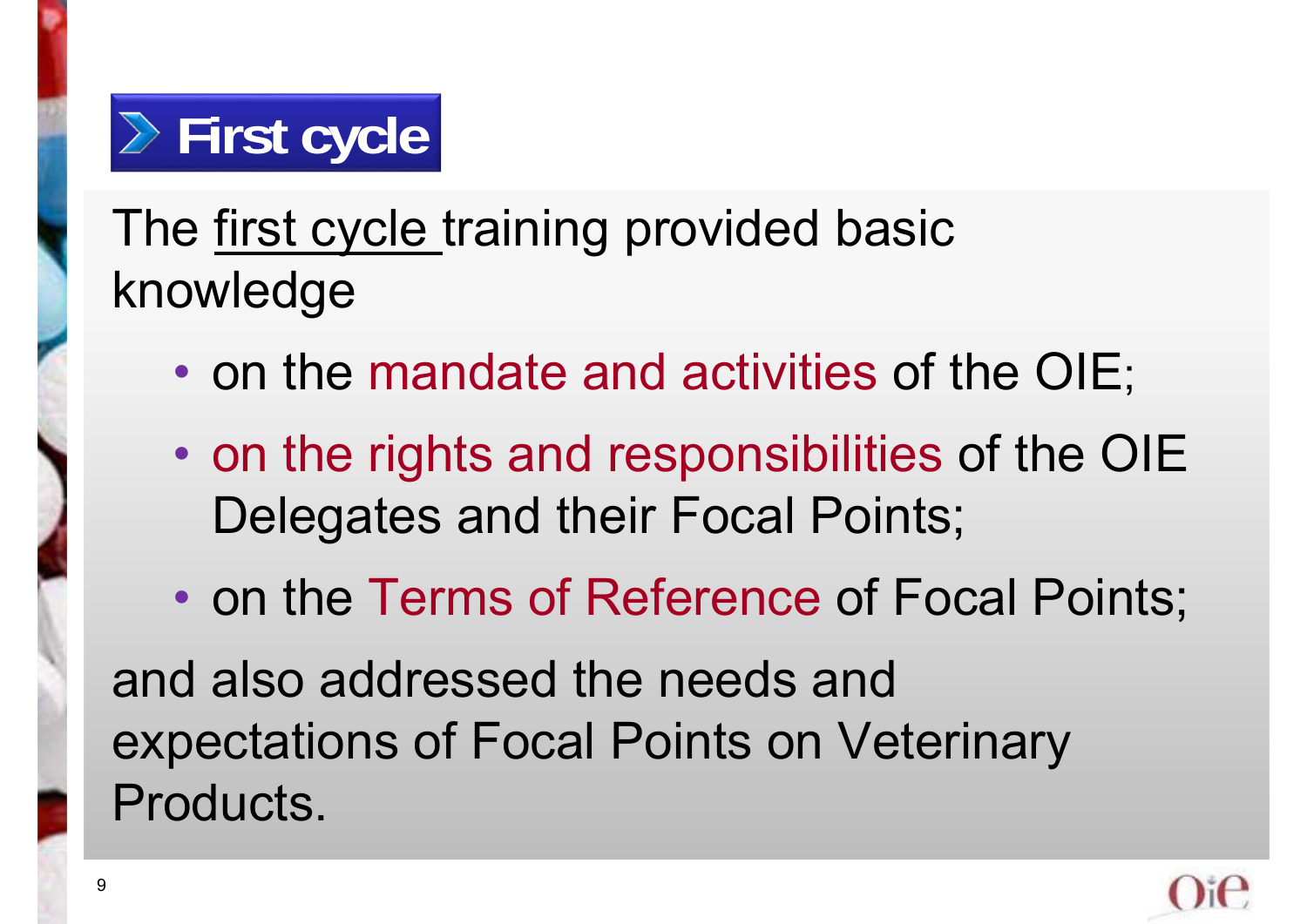# **History of Focal Point Seminars: Second cycle**

- **Second cycle** for OIE National Focal *Points for Veterinary Products*
	- + Africa (Senegal), Septembre 2011
	- Middle East and Africa (Morocco), Dec.2011
	- Africa (Kenya), Mars 2012
	- Asia (Thailand), July 2012
	- Americas (Brazil), October 2012
	- Europe (Austria), November 2012

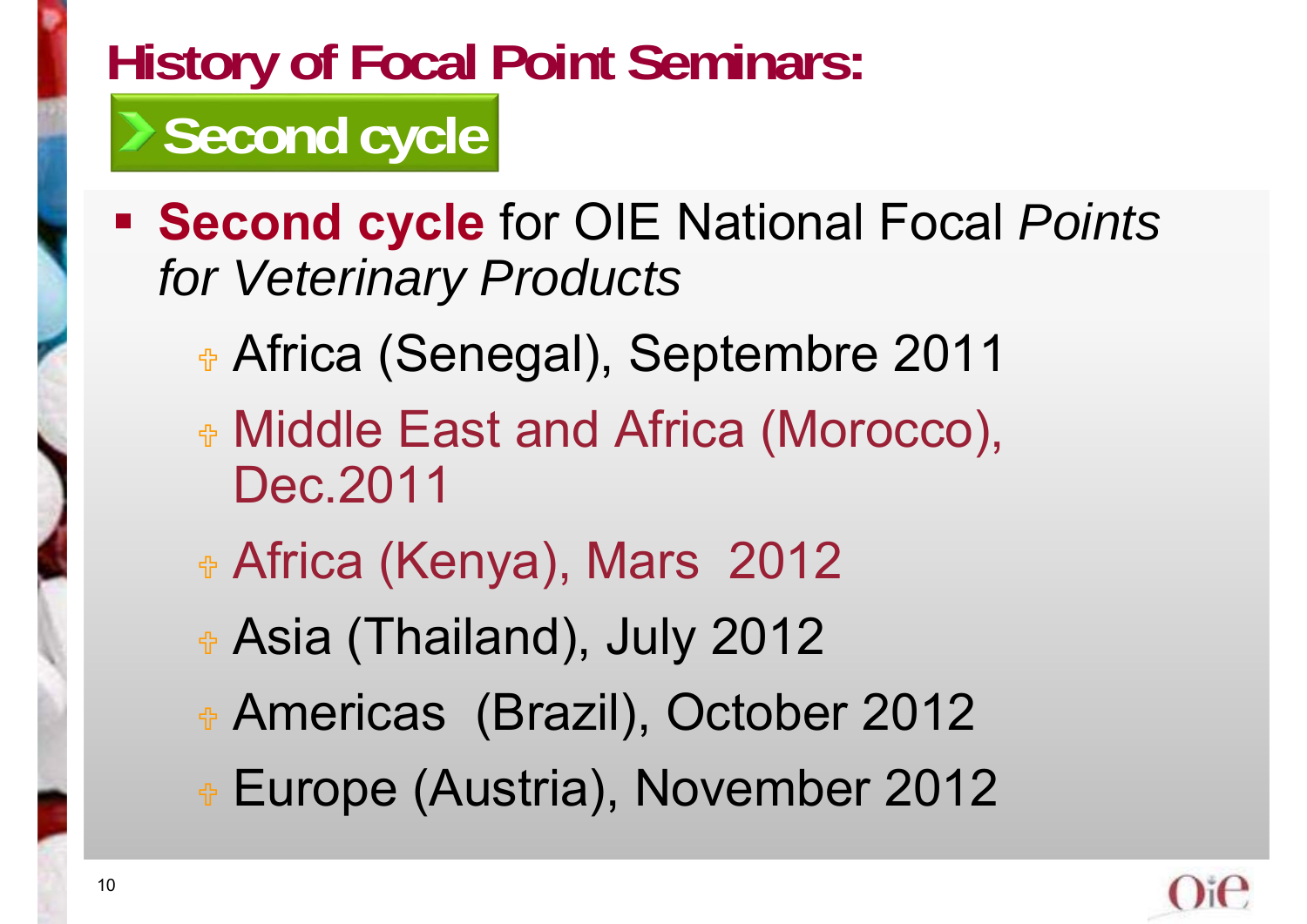### **Second cycle**

- **VICH (International cooperation on** harmonisation of technical requirements for Registration of Veterinary Products).
- **The use of veterinary products and the** issues of residues and antimicrobial resistance (AMR).
- **The control of drugs and the quality of** vaccines.

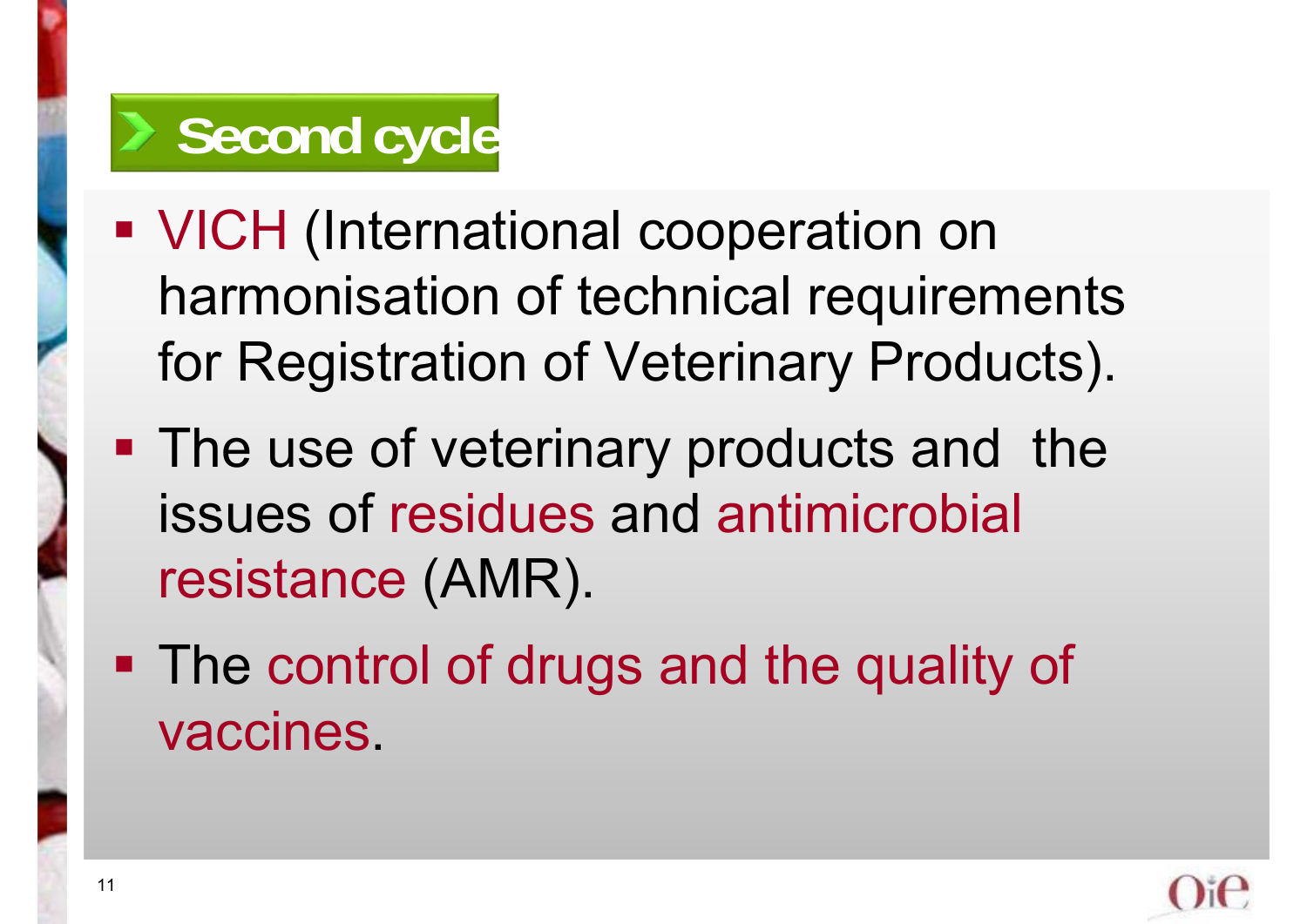# **History of Focal Point Seminars Third Cycle**

- Algiers (Algeria), 1 3 October 2013
- Maputo, Mozambique, 3 5 December 2013
- Ottawa, Canada, 25 - 27 August 2014
- T Ohrid, Macedonia, 18 - 20 November 2014
- Tokyo, Japan, 3-5 December 2014

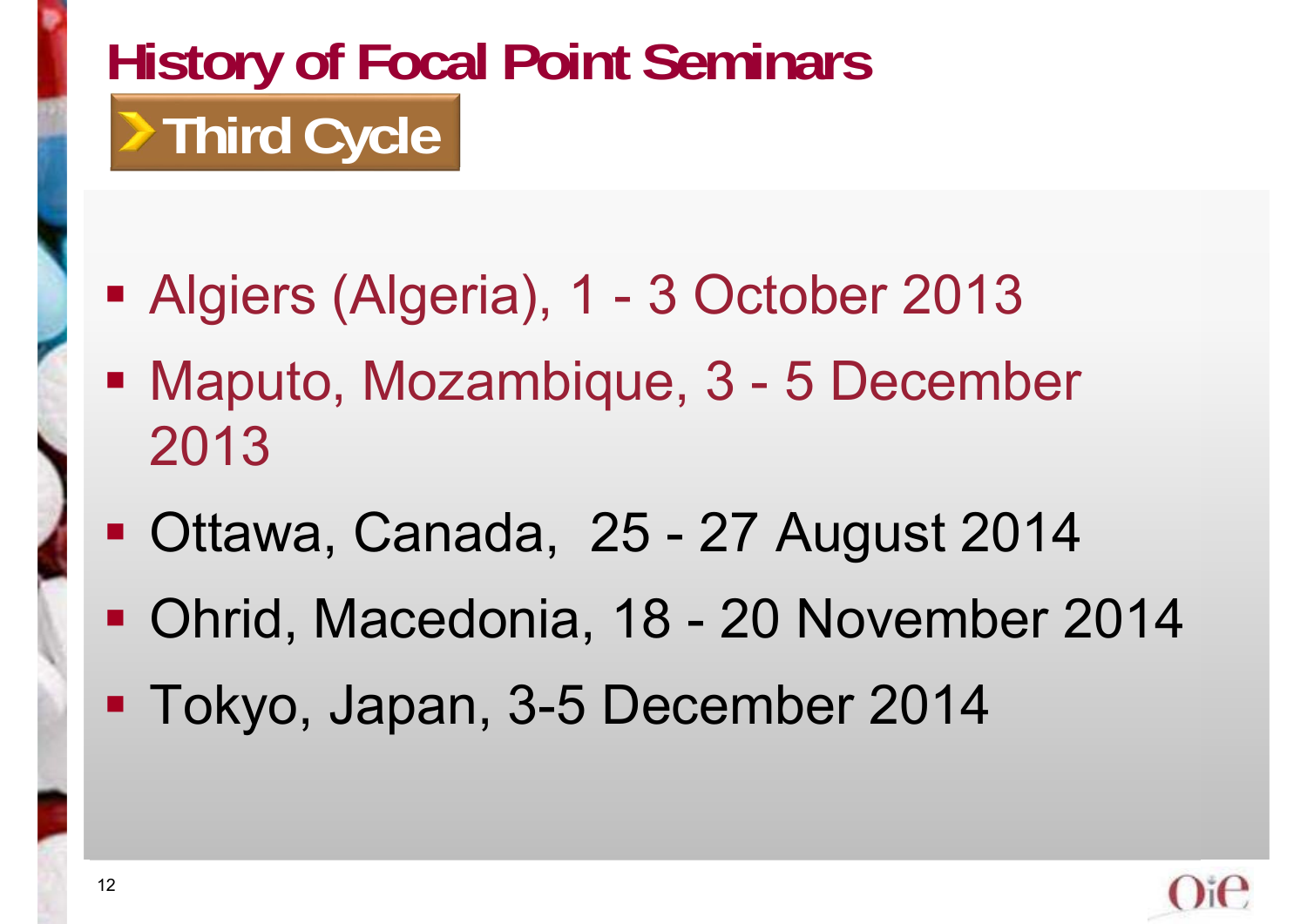# **Third Cycle**

- **Diagnostic test validation methods and kits**
- **Antimicrobial resistance**
- **Collection of quantitative data on the use of antimicrobial agents and the establishment of an OIE database**
- Anti-parasitic drugs
- **Veterinary products in general and good** governance

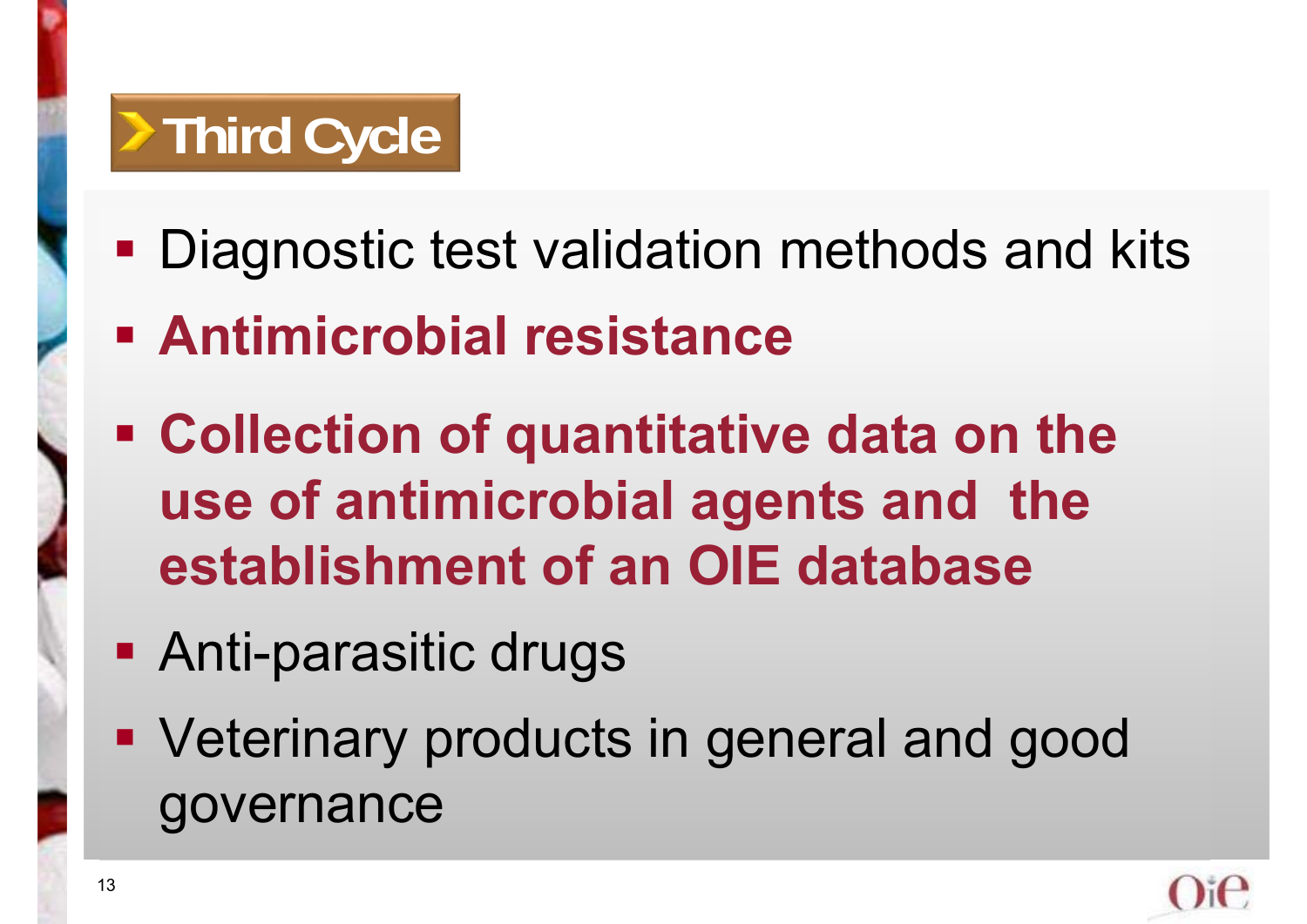#### **Forth cycle**

- **4th cycle OIE Focal Points for Veterinary** Products training seminars :
	- December 2015, Uganda  $\supset$  Africa EN
	- March 2016, Japan  $\supset$  Asia/Pacific
	- April 2016, Senegal  $\supset$  Africa FR
	- October 2016, Hungary  $\supset$  Europe
	- November 2017 Lebanon  $\supset$  Middle East

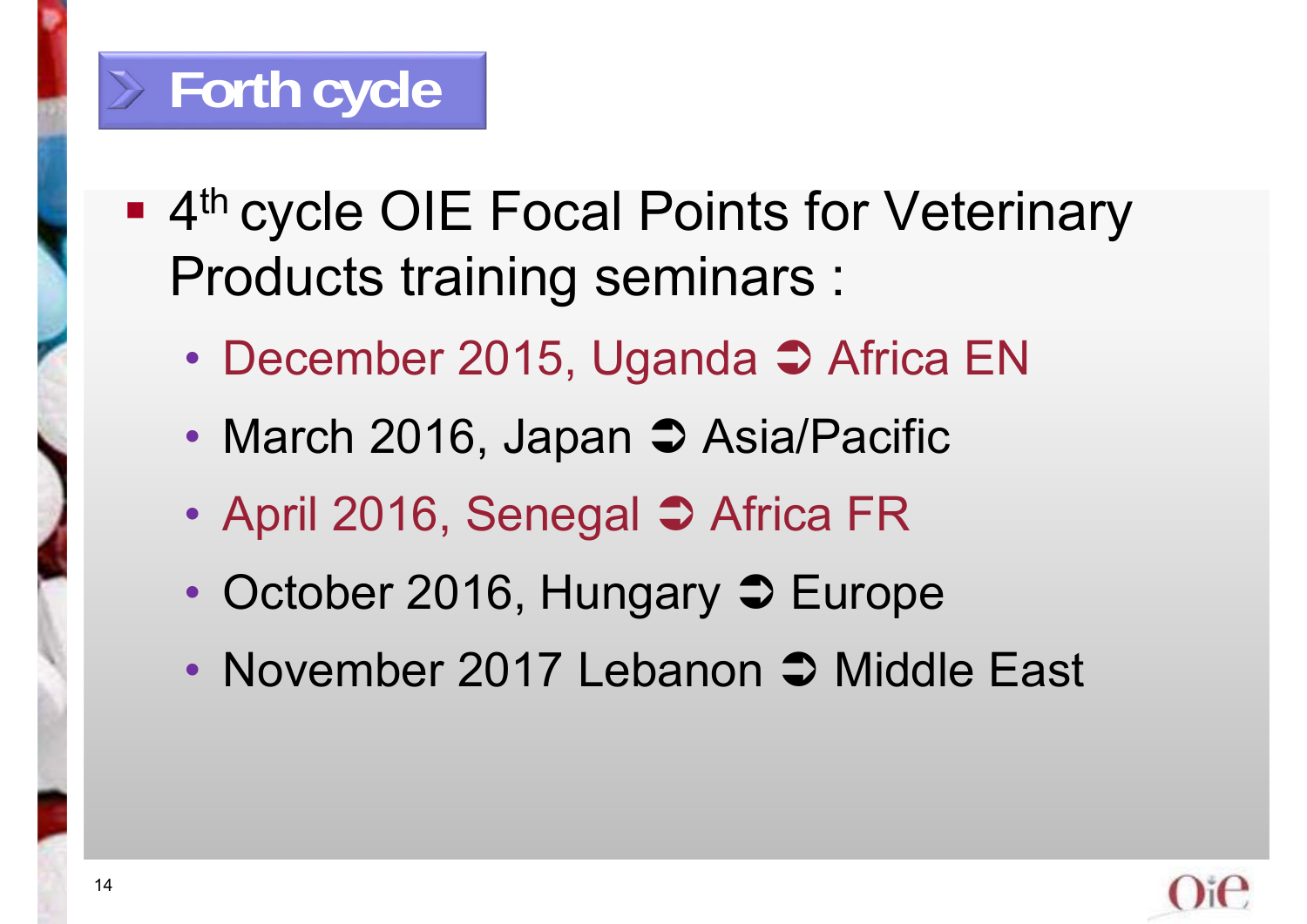#### **Forth cycle**

- **antimicrobial resistance** including the **Global Action Plan and Tripartite activities**,
- the **OIE database on the use of antimicrobial agents**, and the situation in the aquatic sector;
- **antiparasitics and challenges**
- **quality of veterinary medicinal products** 
	- counterfeit medicines,
	- registration/authorisation system
	- implementation of VICH guidelines

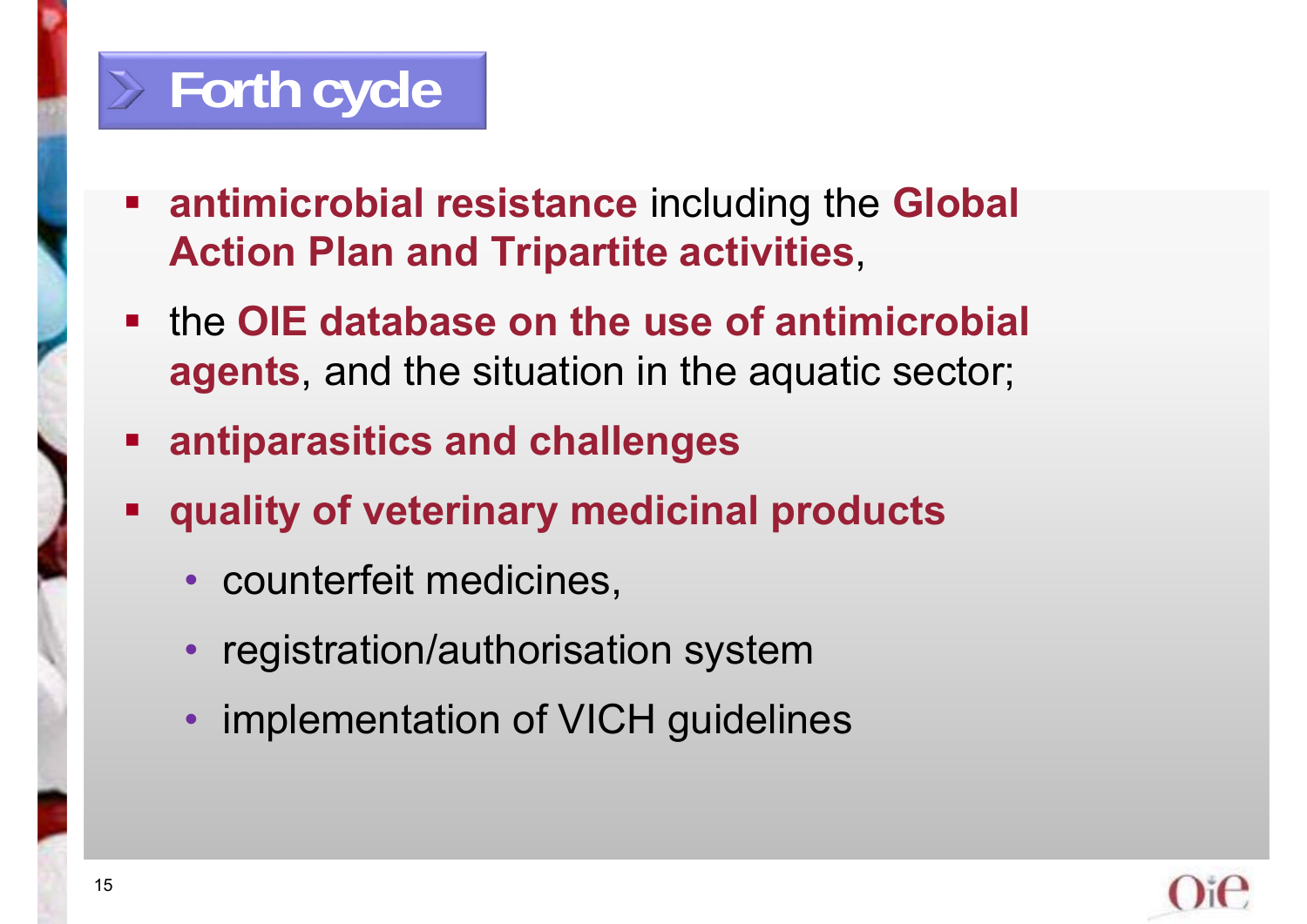

#### **Antimicrobial resistance**

- •update on Tripartite activities,
- •implementation of National Action Plans,
- Relevant Resolutions and OIE strategy,
- 3<sup>rd</sup> round OIE database on the use of antimicrobial agents in animals
- Ξ **Registration/authorisation of Veterinary Medicinal Products**
	- regulatory convergence
	- VICH: general principles, guidelines, update on Outreach Forum.
- Τ **Antiparasitic resistance and challenges**
- Τ **Quality of veterinary products**

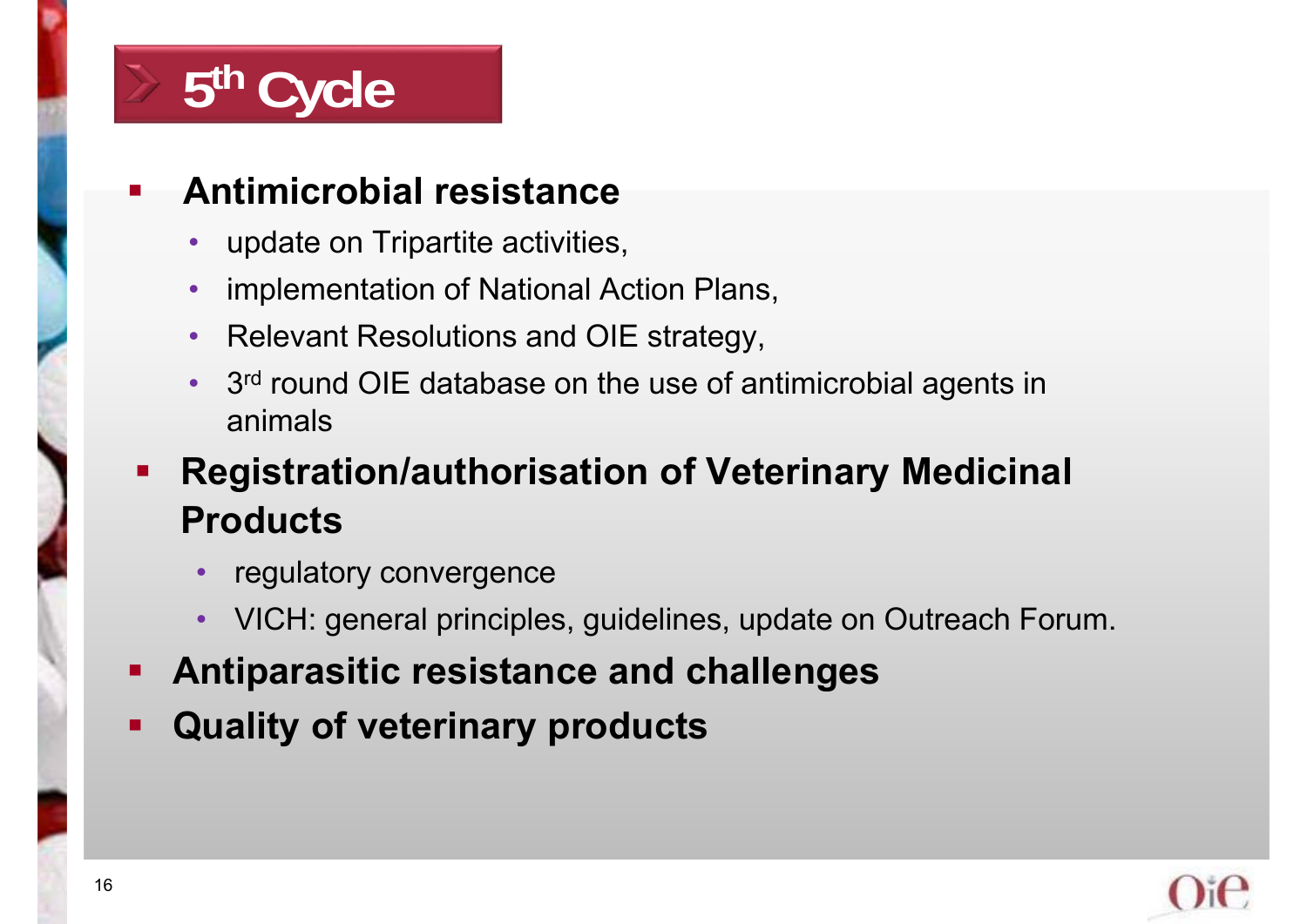**Terms of Reference for OIE Focal Points for Veterinary Products**



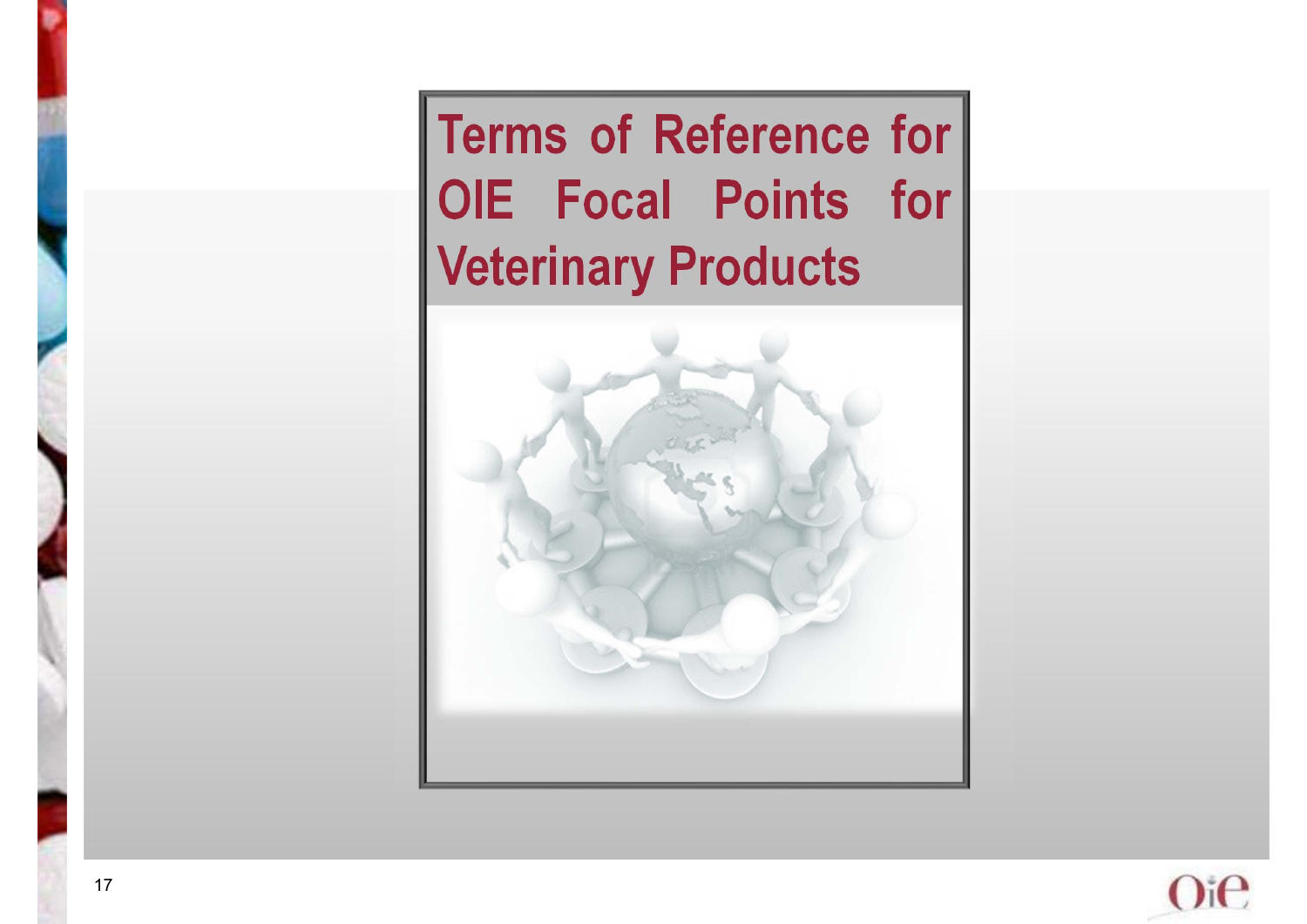## **Termes of Reference: General part**

The responsibilities of the focal points are under the authority of the OIE Delegate.

- **Any information transmitted to the OIE from the** different focal points needs to be transmitted under the designated authority of the OIE Delegate
- **This practice would equally apply, if focal points are** located in other Departments or Ministries
- **From a legal perspective the OIE considers the** official OIE Delegate to be the unique representative of the country.

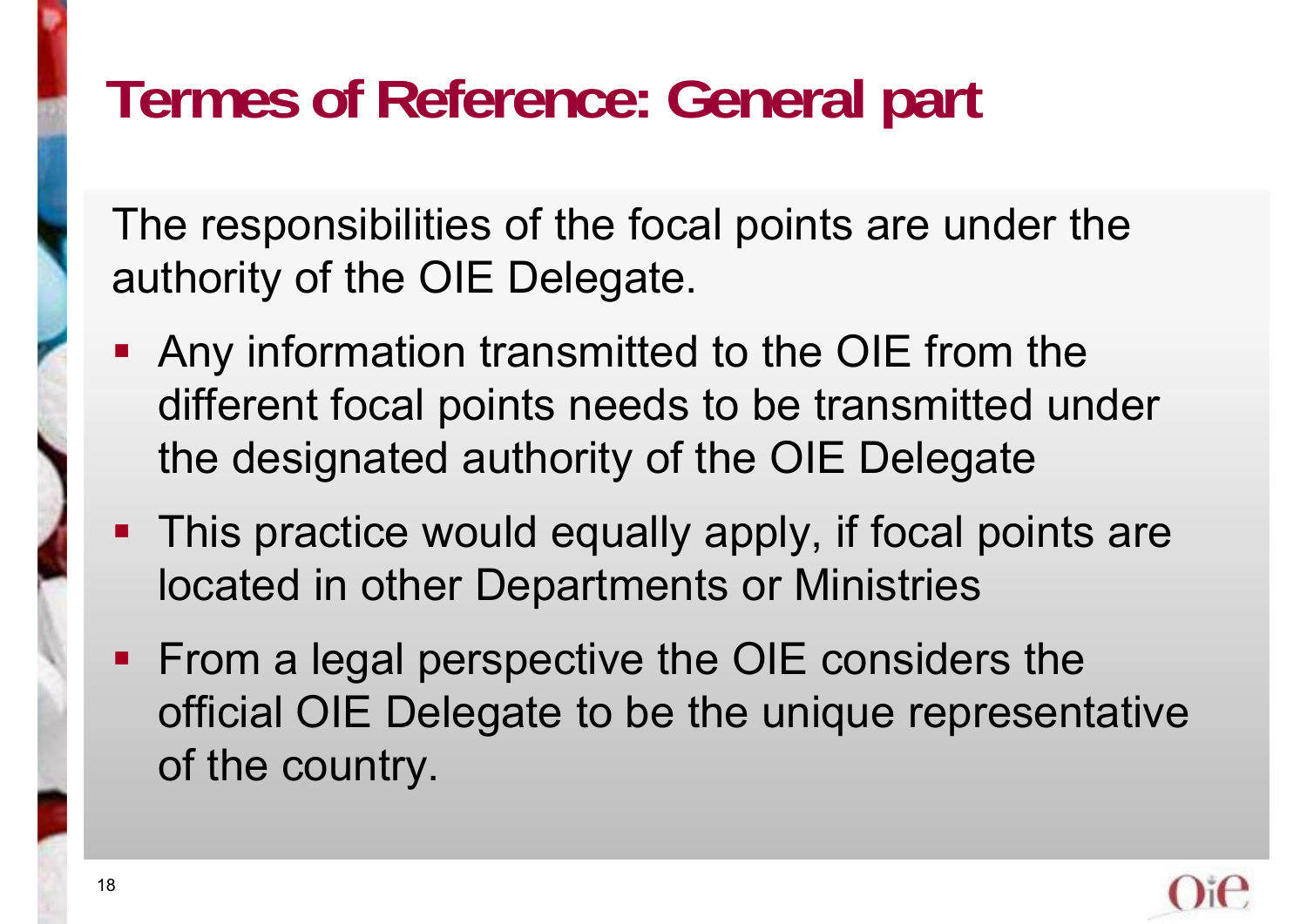### **Terms of Reference: Specific tasks**

- **Establish a network of veterinary product experts** within his/her country or communicate with existing network;
- Establish and **maintain** a **dialogue with the Competent Authority** for veterinary products in his country, and to facilitate **cooperation and communication among** several authorities where responsibility is shared;

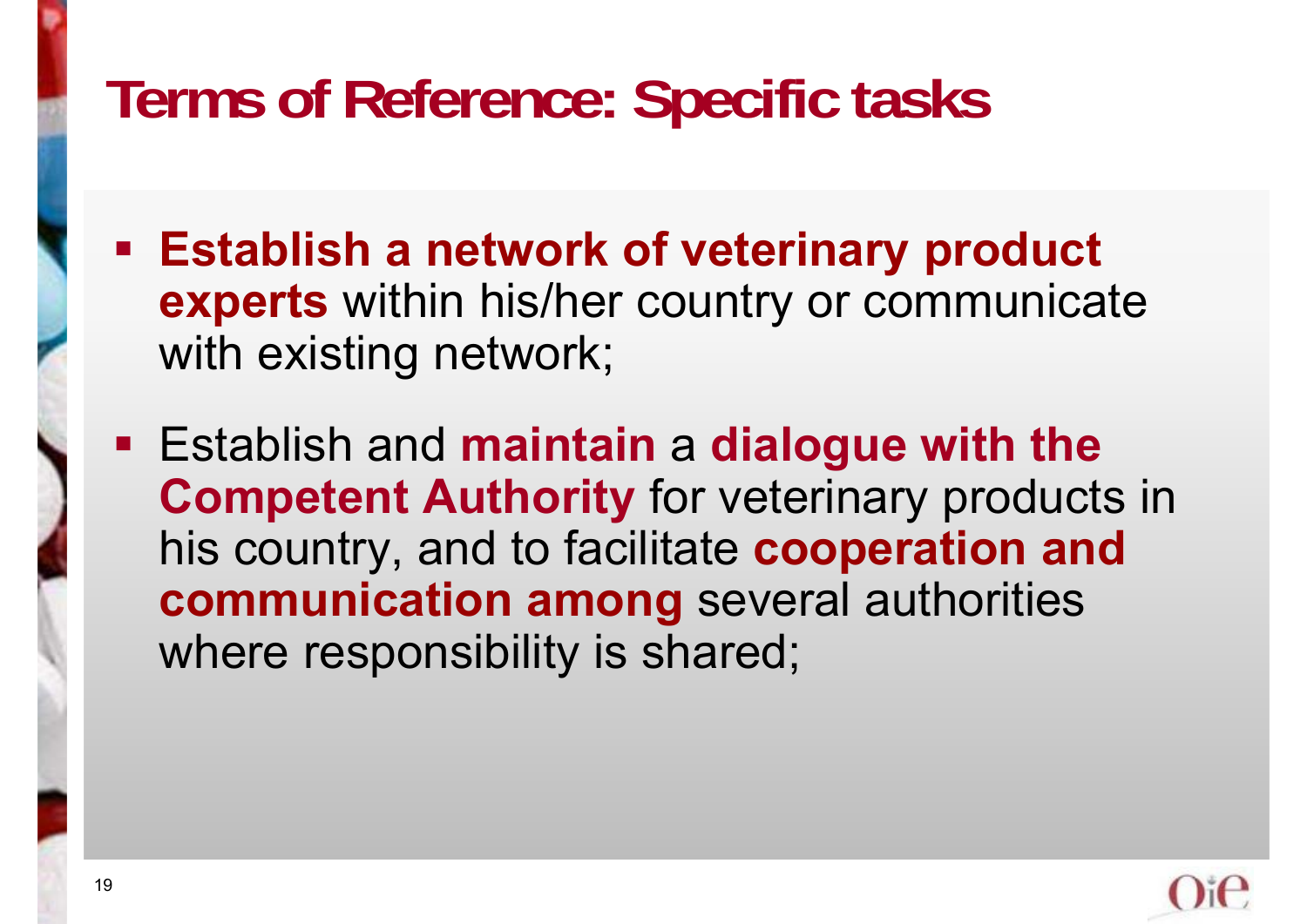#### **Terms of Reference**

- Under the authority of the OIE Delegate of his/her country, **monitor legislation** on and **control of veterinary products** to ensure that these are in support of OIE international standards, guidelines and recommendations;
- **Act as <sup>a</sup> contact point with the OIE** on matters related to veterinary products;

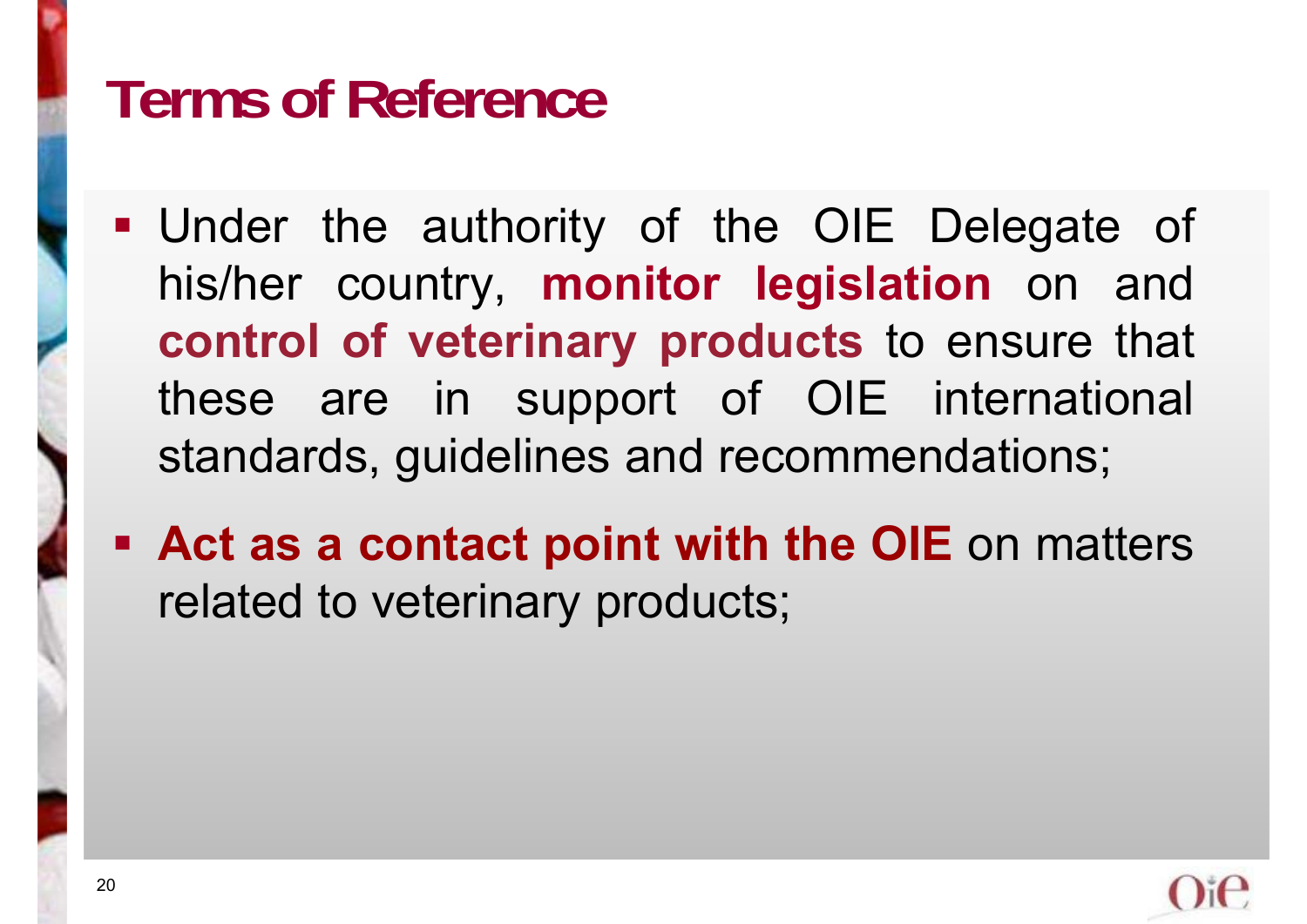### **Terms of Reference**

- **Receive** from the OIE Headquarters information **on VICH (1) activities and copies of the reports of the Biological Standards Commission** and other relevant reports, should they address discussion points on veterinary products;
- **Conduct**, on request, the **in-country consultation process** with recognised veterinary product experts on draft texts of standards and/or on guidelines and recommendations proposed in those reports.
- (1) VICH: International cooperation on harmonisation of technical requirements for Registration of Veterinary Products :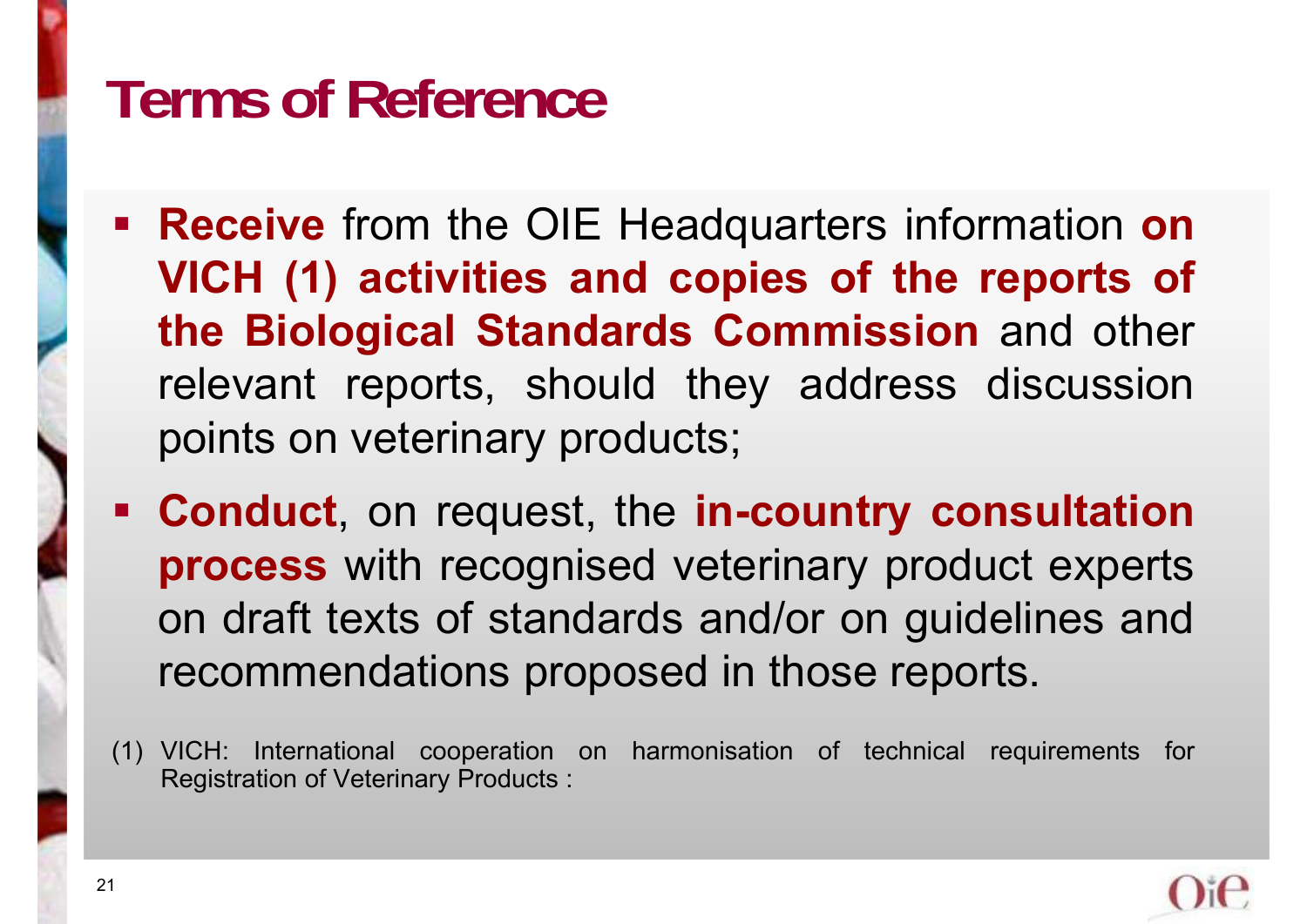### **Terms of Reference**

 **Prepare comments for the Delegate** on each of the relevant meeting reports reflecting the scientific view and position of the individual OIE Member Country and/or the region, including comments on the proposals for new or revised **OIE standards, guidelines and** recommendations **related to veterinary products.**

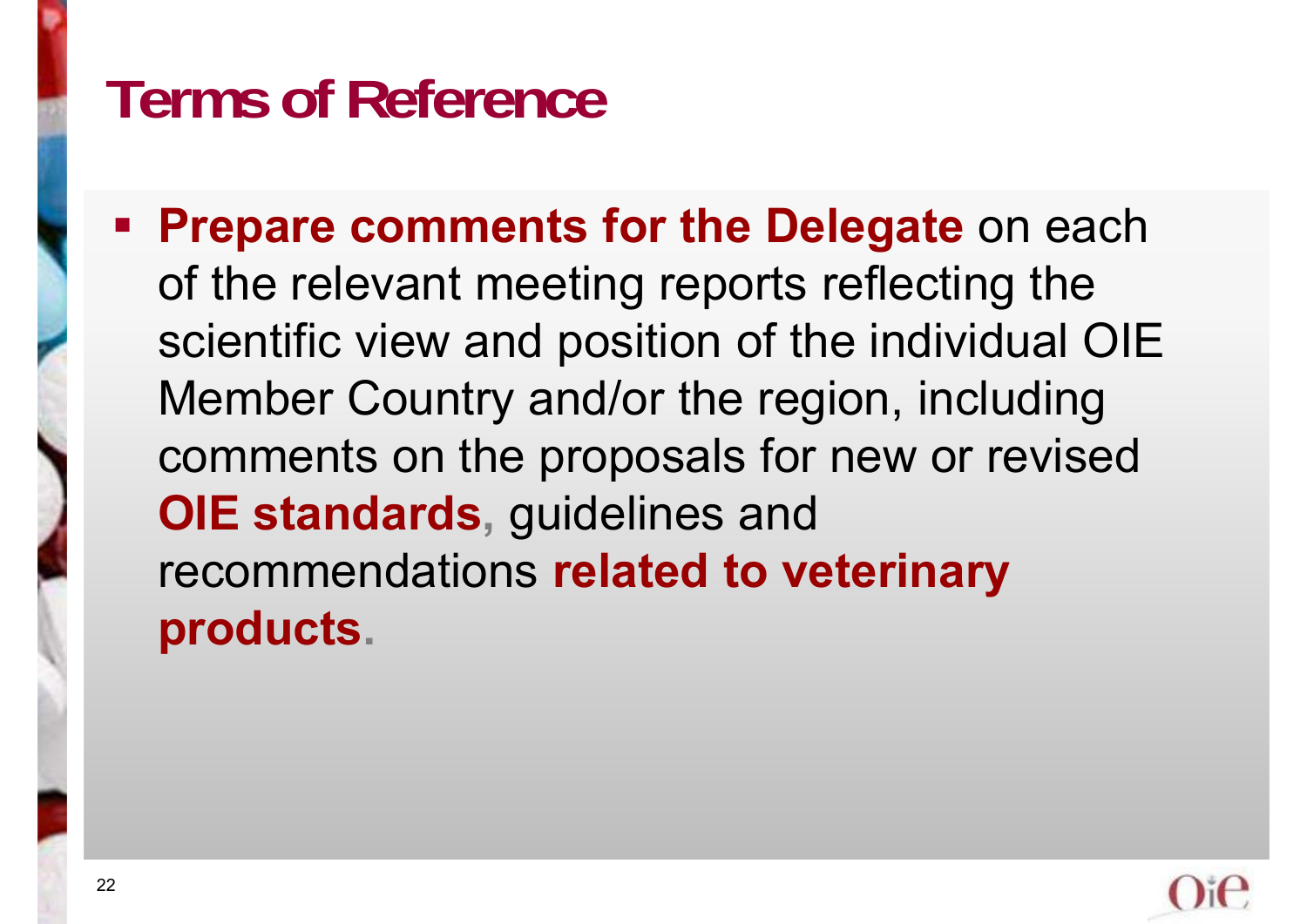